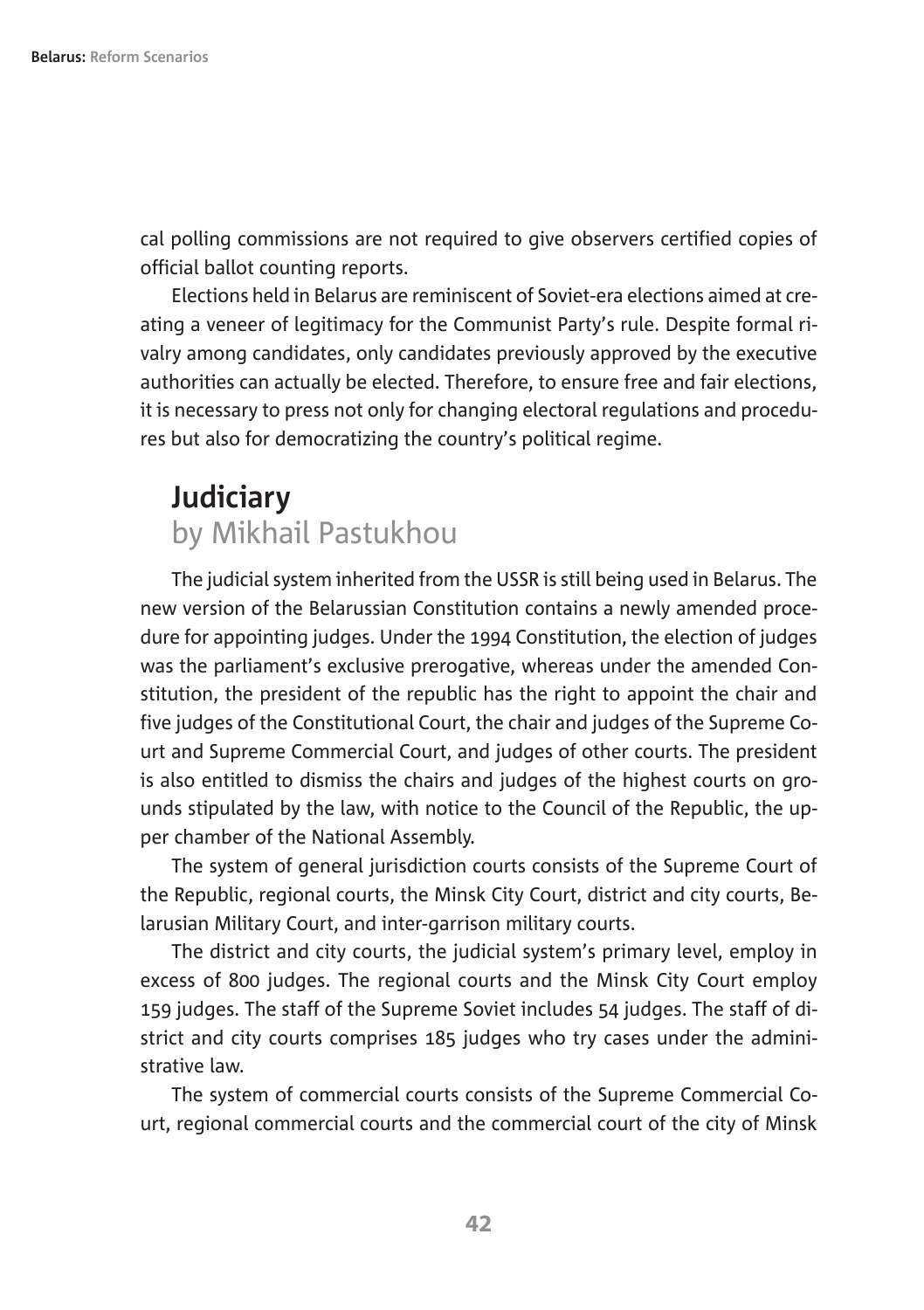equal in status to the regional courts. Their function is to settle disputes between undertakings and individuals arising from conducting regular business, and disputes and claims to overrule decisions of governmental agencies related to business interests of undertakings.

The staff of judges in commercial courts is not large. The commercial courts in regions and Minsk have 8 to 14 judges, and the staff of the Supreme Commercial Court includes a total of 18 judges.

The Constitutional Court of the Republic of Belarus was established in late April 1994. After the November 1996 national referendum, which resulted in adopting an amended Constitution, the first Constitutional Court was in fact dissolved. In January 1997, by his edict, President Alyaksandr Lukashenka appointed six judges, including the Court's chair. Another six judges were elected by the upper chamber of the National Assembly, which itself was hand-picked by Lukashenka.

In June 1997, the Constitutional Court Law was radically amended resulting in a considerable change in the place and role of this instrument of governance.

At present, the courts have lost much of their reputation and credit with the people. A confidence poll showed that only 38 percent of the interviewed trusted the judiciary.

Staff fluctuation in courts is high. Out of the current number of general jurisdiction judges, more than half (54 percent) have served for less than five years and 15.8 percent for less than one year. Those in office for five to 10 years total a mere 25 percent, and judges with 10 to 20 years of service make up 15.3 percent.

Dependence of the judiciary on the executive manifests itself in many aspects of their mutual relations: in the procedure of appointing judges, their pay and promotion, nomination for higher category of service, procedure for awarding housing, and disciplinary sanctions.

An important lever against judges is the current procedure for awarding housing. A presidential decree in force since September 1997 provides for granting temporary apartments to judges and prosecutors in need of housing. In the event of his/her dismissal, the judge or prosecutor and all their co-residents sho